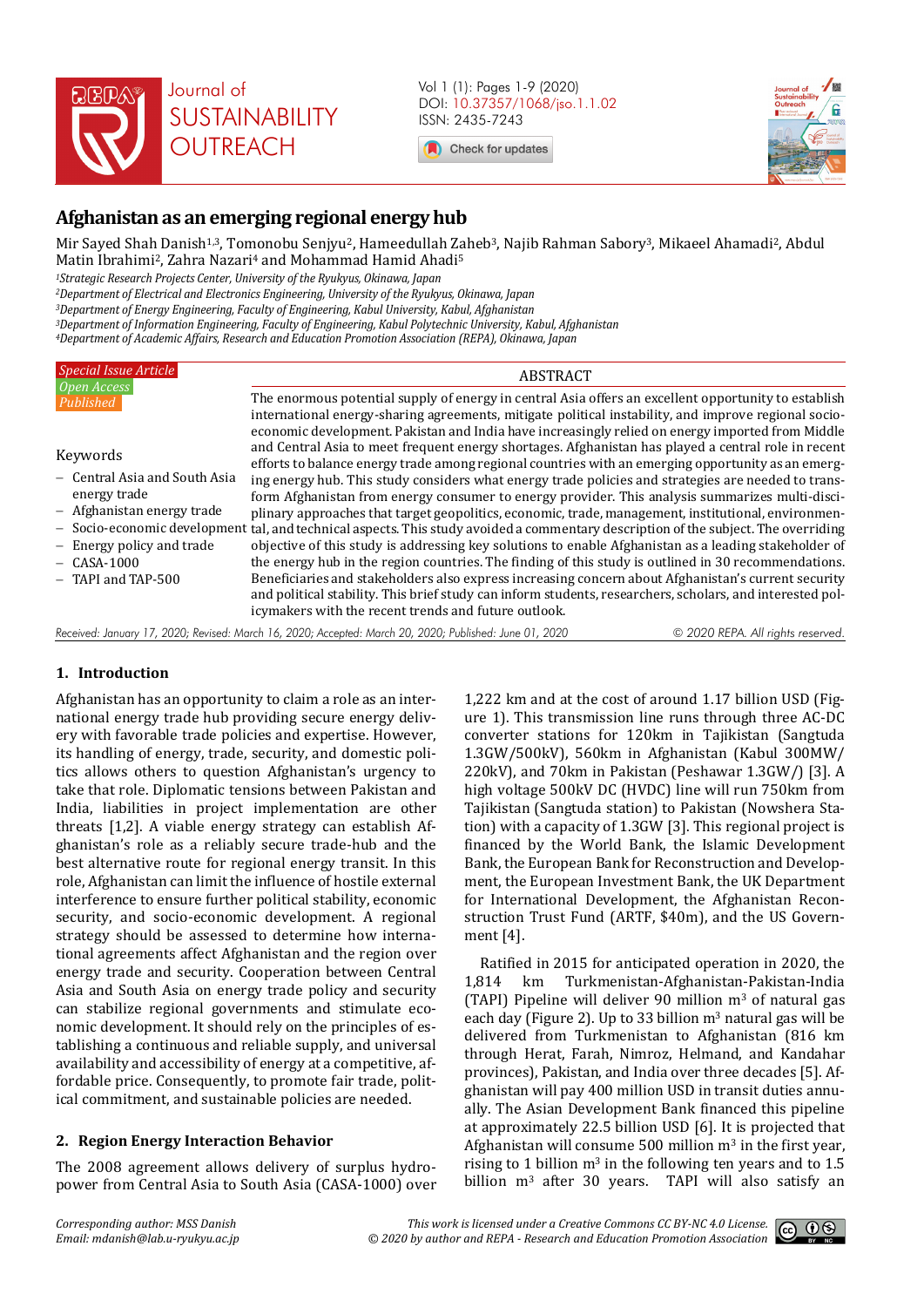anticipated 25% energy deficit in Pakistan. The Turkmenistan-Afghanistan-Pakistan 500kV transmission line (TAP-500) will transmit 2000MW of electricity to Afghanistan and Pakistan. This project uses three substations in Afghanistan (Herat, Farah, and Kandahar provinces) and will generate revenues of 110 million USD to Afghanistan annually [7].

### **3. An Uncertain Future**

Completed, ongoing, and planned energy projects in Afghanistan should be subject to an assessment of their impact on energy independence and progress towards becoming an energy hub. The ideal strategy should stabilize the Afghanistan government and economy; it also should leverage its differences with neighboring countries' positions. In addition to the internal barriers that include the nation's vulnerability to sabotage and militant attacks, Afghanistan sees energy independence as the solution to meet its domestic energy demand and export energy to the neighbor countries in the long run. Because energy transmission trade through Afghanistan to Central Asia and South Asia, the government is pressed to revise and align its domestic energy policies, economic measures, and human resource capacity.



**Figure 1.** Central Asia and South Asia (CASA-1000) power transit project proposed map [8].



**Figure 2.** Turkmenistan–Afghanistan–Pakistan–India (TAPI) pipeline project proposed map [9].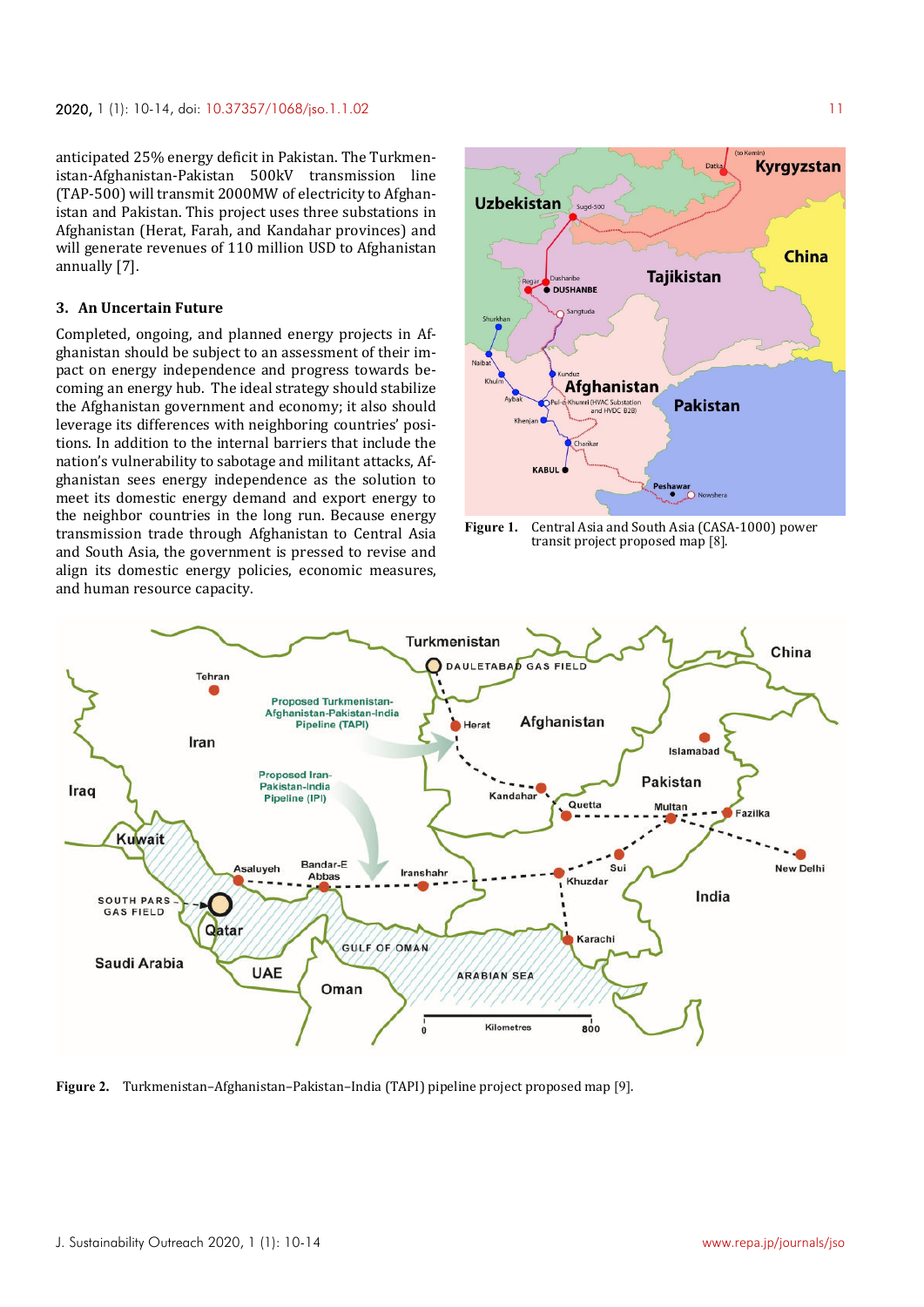## **4. Energy sharing opportunities among regional countries**

Harmonious diplomatic relationships among regional nations must be achieved when addressing energy-sharing agreements and policies. History suggests that regional conflicts and competition have been barriers to energytrade. A long-term strategy requires continued perusal of international agreements in energy policy to maintain a sustainable profit-sharing revenue stream. Afghanistan has benefitted from both energy importation and an energy transit tax with the CASA-1000 and TAPI projects. With Tajikistan, Kazakhstan, Kyrgyzstan, and Uzbekistan as hydropower exporters, Afghanistan are uniquely positioned as an energy hub bridging Central Asia and South Asia. To overcome contributing barriers to the domestic energy crisis, a comprehensive analysis of the impact of the electricity market and the influences of the regulatory factors on private sector should be conducted.

## **5. Proposed solutions in a broad perspective**

Energy security has been identified as a growing concern for energy trade. Energy demand is expected to rise over the long term, so the energy trade remains the main pillar of regional development. Here are key recommendations to address these challenges:

- 1- Convene an independent advisory board of national and international energy experts to develop, direct, and implement energy policy. This board shall be committed to Afghanistan's interests and focused on experience, data, and outcomes. Avoid sketchy and hasty policies [10].
- 2- Convene a task force from members of the advisory board that will focus on implementing an energy security strategy and quickly respond following its mission. According to the EIAD (Energy Infrastructure Attack Database) of the Journal of Energy Security, Afghanistan has been among the four countries with the highest energy infrastructure attacks [11].
- 3- Achieve a consensus among countries to implement successful approaches that support a growing regional economy. And establishing a viable roadmap to offer a multidimensional solution framework [12].
- 4- Expand networking and cooperation with international energy organizations such as the International Energy Agency (IEA), and so on.
- 5- Analyze the supply chain to propose any backup and alternative surge emergency sources or procedures to continue to prevent sudden energy outages.
- 6- Identify vulnerabilities in domestic energy security.
- 7- Symmetrical development strategy for local energy resources and technologies deployment within the

constrained environmental requirements (i.e., renewable energy deployment, solid waste to energy, etc) [13].

- 8- Attract investments in domestic energy generation by utilizing renewable sources through regulatory reform and gathering energy market data.
- 9- Exploitation of green energy sources and technologies at urban [14] and rural [15] scales; with an optimum efficiencies within the socio-economic requirements.
- 10-Establish an energy regulatory authority and an energy economic currency for the international energy trade.
- 11-Review and amend any energy laws, policies, and regulations to address current energy demands [16]; this includes any policies on licensing, tariff setting, quality of service standards, consumer protection, marketing, competition, and energy efficiency [17].
- 12-Propose incentives for increasing domestic energy production and attracting regional energy trade.
- 13-Define a process to balance the contribution of energy sources from domestic and international sources and carriers [18].
- 14-Incorporate long-term sustainability goals in energy policies and their impact on socio-economic and sustainability factors such as community involvement, social responsibility, accessibility, affordability, disparity, safety, use efficiency, supply and production efficiency, cost-effectiveness, and environmental impacts (on air, water, and soil quality), and equity [19].
- 15-Establish a review process to investigate technical, financial, and legal aspects of international energy trade, with the perspective of Afghanistan's role as an energy hub between Central Asia and South Asia.
- 16-Use the IEA Model of Short-term Energy Security (MO-SES) [20] to evaluate energy security risks in delivering electricity from source to end-user.
- 17- Support a roadmap for Afghanistan energy independence using wind, water, and solar power to reduce emissions of both air pollutants and greenhouse gases [21].
- 18-Communicate the urgency for Afghanistan to transition from being an energy-consuming country to an energy-producing and exporting country.
- 19-Include a collection scheme for revenues and tariffs within the energy policy for delivery and transit to balance any trade deficits among the region's countries.
- 20-Emphasize that production should prioritize meeting domestic energy demand before selling and exporting any surplus. More importantly, reducing technical and commercial losses are essential [22].

 $0$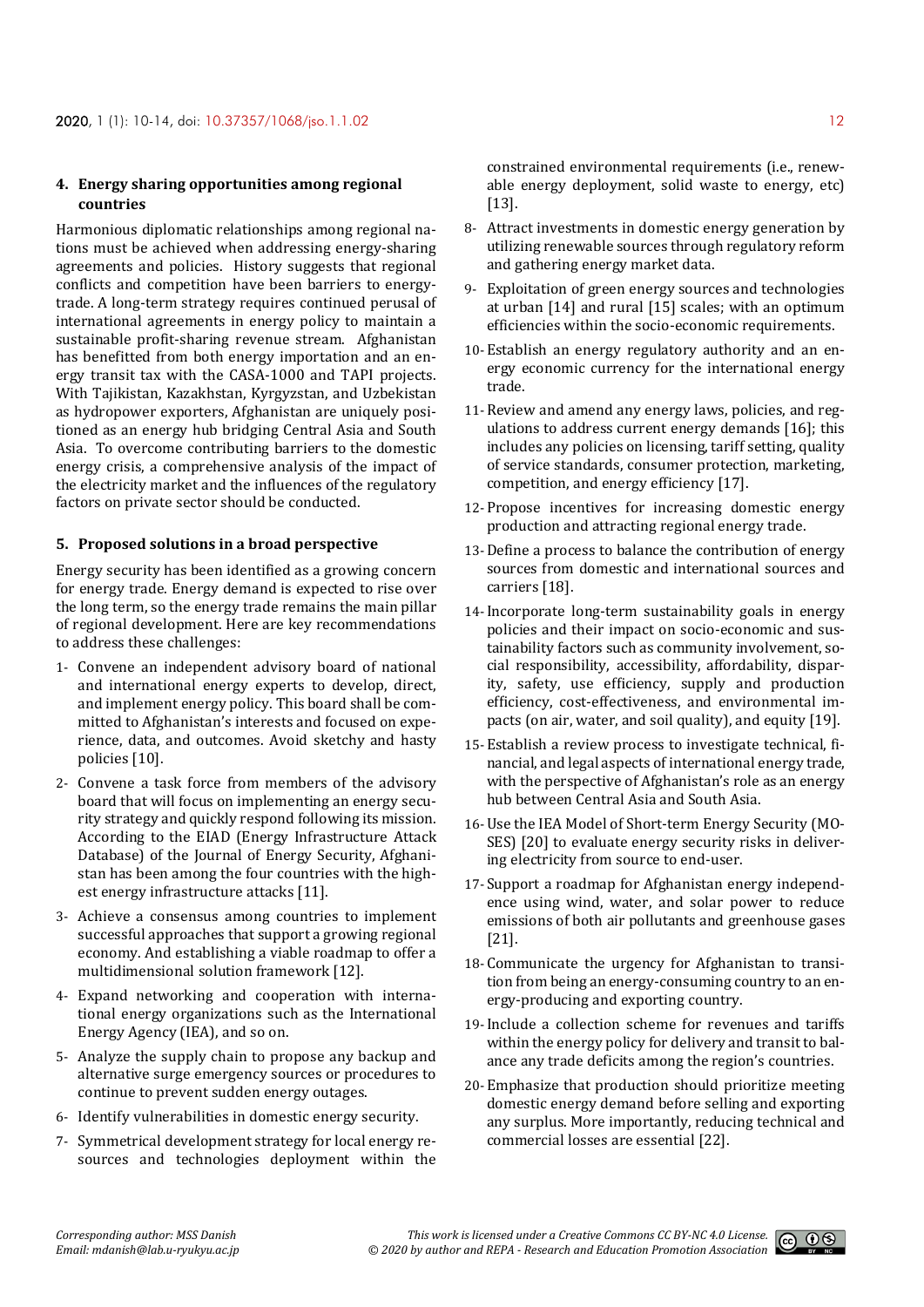- 21-Provide flexibility to select a delivery route to encourage competition, ensure security, fulfill demand, and maintain low end-user costs.
- 22-Commit to long-term investment in domestic energy development. Build or renovate hydropower facilities.
- 23-Uphold principles of justice and equity in the regulation of the electricity supply among stakeholders.
- 24-Promote energy conservation over domestic and foreign energy consumption.
- 25- Strengthen energy efficiency codes and regulations [23].
- 26-Establish an implementation timeline.
- 27-Develop and employ an educated and skilled workforce to build and maintain energy-efficient public, commercial, and industrial facilities.
- 28-Develop standards for certifying energy-efficient buildings [24].
- 29-Define achievable milestones and short-term targets (greenhouse gas reduction, purchases of energy-efficient appliances, energy loss reduction, refurbishing and renovating existing buildings).
- 30-At last, alignment of scopes, objectives, plans, and actions in accordance with the 17 goals and 69 targets of the Sustainable Development Goals (SDGs).

## **6. Discussion**

Ensuring secure energy delivery relies not only on an abundant energy supply but also on safeguards. That limit interruption in power delivery to households, businesses, and public services [25]. Redistributing power delivery to best accommodate end-users needs to be considered.

Energy is essential to nurturing socio-economic development and improving quality of life. So, meeting increasing energy needs remains a significant concern, especially in large cities. Decades of post-conflict have hindered Afghanistan's growth in energy policy and trade. It is still a concern that around 70% of energy consumed is imported from neighboring countries due to three main reasons: population increases result in an unpredictable increase in anticipated energy demand, underutilization of domestic energy assets, and a lack of motivation to encourage energy self-sufficiency over the past 18 years. Afghanistan can emerge as a regional energy hub by aligning its domestic energy agenda with mutual benefits with neighbors such as Pakistan.

Fortunately, in the region, renewable energy is increasingly being used at a 5% average annual growth rate, and more renewable energy assets have yet to be accessed. As energy consumption and trade increases within the region, per capita income should also increase, further emphasizing a link between regional economic growth and personal prosperity. Recently, global energy consumption

has risen most rapidly in the public services and transportation sector from increased international commerce.

## **7. Future Work**

This study suggests that Afghanistan can play a strategic role as a regional energy hub if a comprehensive analysis of the benefits and impact of international energy trade is analyzed. Future reports aim to assess other benefits to support embracing this role.

#### **8. Conclusion**

A strategic analysis of completed, ongoing, and planned energy projects throughout Afghanistan should focus on keeping its energy supply secure and reducing outages. Any solution should use validated strategic tools and techniques that address short- to long-term sustainability. The solutions proposed in this study can be considered a roadmap to empower Afghanistan's role in the regional energy trade. In addition, this study highlights that a deliberate energy trade policy and political commitments are needed for success. A comprehensive energy policy compels Afghanistan to develop alternative supply routes for neighboring countries and encourages it to develop political reforms to encourage stability, security, and socio-economic development. Finally, regional energy policy is needed to evaluate the impact on trade and security.

### **References**

- [1] Sadat SM (**2015**) "TAPI and CASA-1000: Win-Win Trade between Central Asia and South Asia" *Norwegian Institute of International Affairs: OSCE Academy* (vol. 25, pp. 1–18)
- [2] Sasaki D, Nakayama M (**2015**) "A study on the risk management of the CASA-1000 project" *Hydrological Research Letters* (vol. 9, no. 4, pp. 90–96) https://doi.org/10.3178/hrl.9.90
- [3] NS Energy (**2019**) "CASA-1000 Central Asia-South Asia Electricity Transmission Project" *EN* (https://www.nsenergybusiness.com/projects/casa-1000-electricity-transmission/) *Accessed*: *3 October 2019*
- [4] Central Asia-South Asia Electricity Transmission and Trade Project (CASA-1000) (n.d.) *World Bank* (https://www.worldbank.org/en/news/speech/2016/05 /10/central-asia-south-asia-electricity-transmission-andtrade-project-casa-1000) *Accessed*: *8 April 2020*
- [5] Huda MS, Ali SH (**2017**) "Energy diplomacy in South Asia: Beyond the security paradigm in accessing the TAPI pipeline project" *Energy Research & Social Science* (vol. 34, pp. 202–213) https://doi.org/10.1016/j.erss.2017.07.013
- [6] Turkmenistan-Afghanistan-Pakistan-India (TAPI) Gas Pipeline Project (**2018**) *Hydrocarbons Technology* (https://www.hydrocarbons-technology.com/projects/turkmenistan-afghanistan-pakistan-india-tapi-gaspipeline-project/) *Accessed*: *3 October 2019*
- [7] Yılmaz ML, Talash F (**2017**) "Afghanistan's Integration to the New Silk Route" *Journal of Security Studies* (vol. 19, no. 3, pp. 57–73)